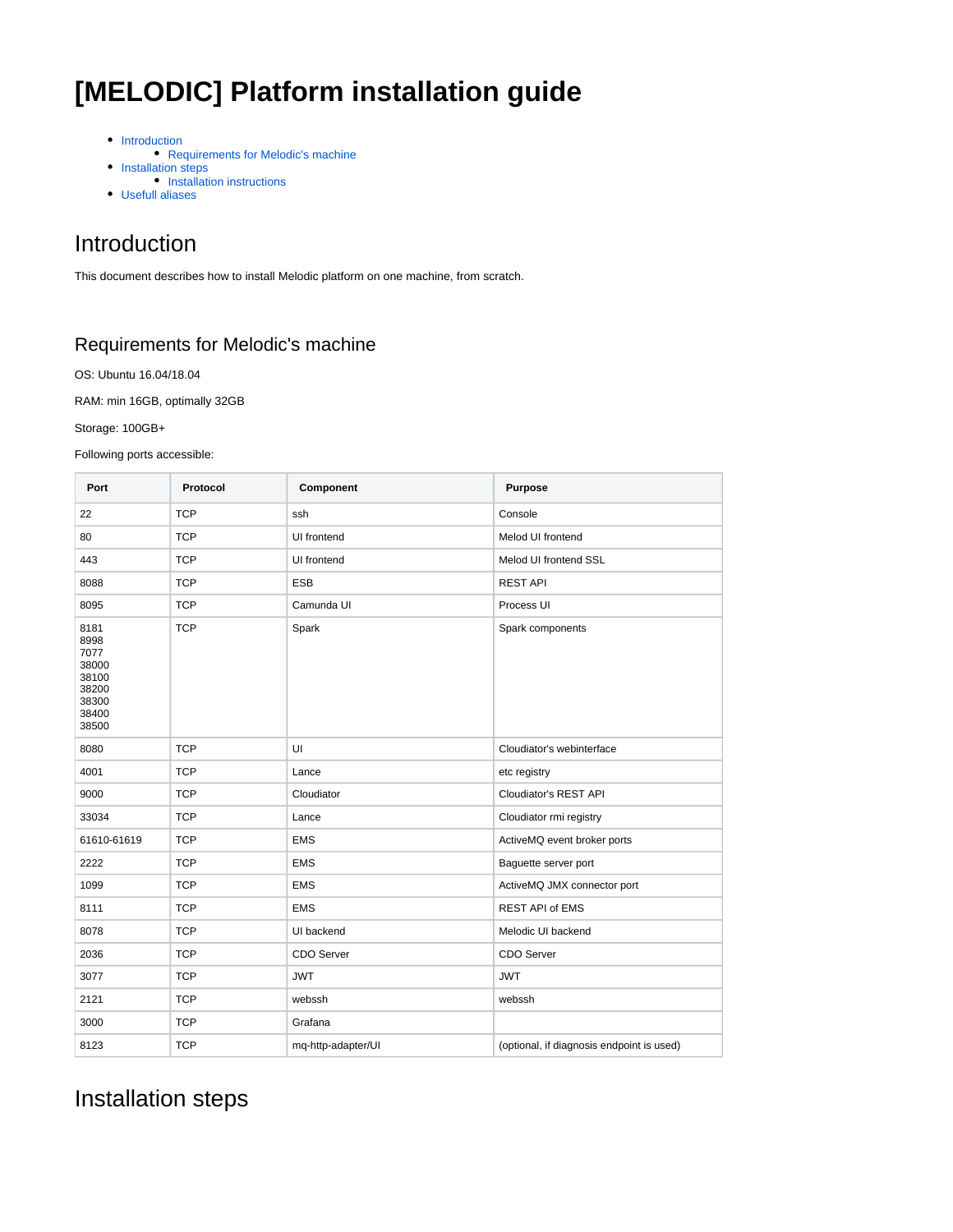Full installation includes installing of both: Upperware and the Executionware components of Melodic platform.

#### <span id="page-1-0"></span>**Installation instructions**

- 1. SSH login into machine (ubuntu 16.04/18.04)
- 2. Run the following commands (this will download installation files):

git clone https://bitbucket.7bulls.eu/scm/mel/utils.git

3. (optional) To use integration (non-stable, newest changes) version of Melodic checkout the rc3.0 branch: skip this step if you need the STABLE version

```
cd ~/utils
git checkout rc3.0
```
4. Run the Melodic's installation script:

sudo ~/utils/melodic\_installation/installMelodic.sh

5. After installation new ".profile" is created in home dir of the user. Load it by executing the following:

```
cd \sim/. .profile
```
6. Now the machine is ready to download and run latest docker images from Melodic and Cloudiator artifact repository. To download and start the components simply use the following:

drestart

7. Running this for the first time can take some more time as docker swarm is being initialised. After the above command components shoud be started. You can check the status by running the following 2 commands:

```
dps
mping
```

```
ui-mq-http-adapter: 8123: OK
ui-grafana: 3000: OK
cdoserver: 2036: OK 3306: OK
mule: 8088: OK 8089:
                     OK
adapter: 8097: OK 5018: OK
generator: 8091: OK 5015: OK
cpsolver: 8093: OK 5016: OK
camunda: 8095: OK
memcache: 11211: OK
ldap: 389: OK 636:
                    OK
metasolver: 8092: OK
jwtserver: 8094: OK
authdb: 3308: OK
authserver: 8098: OK
dlmswebservice: 8090: OK
dlmscontroller: 8079: OK
ems: 8111: OK 61616: OK 2222: OK 2099: OK
qui-backend: 8078: OK
```